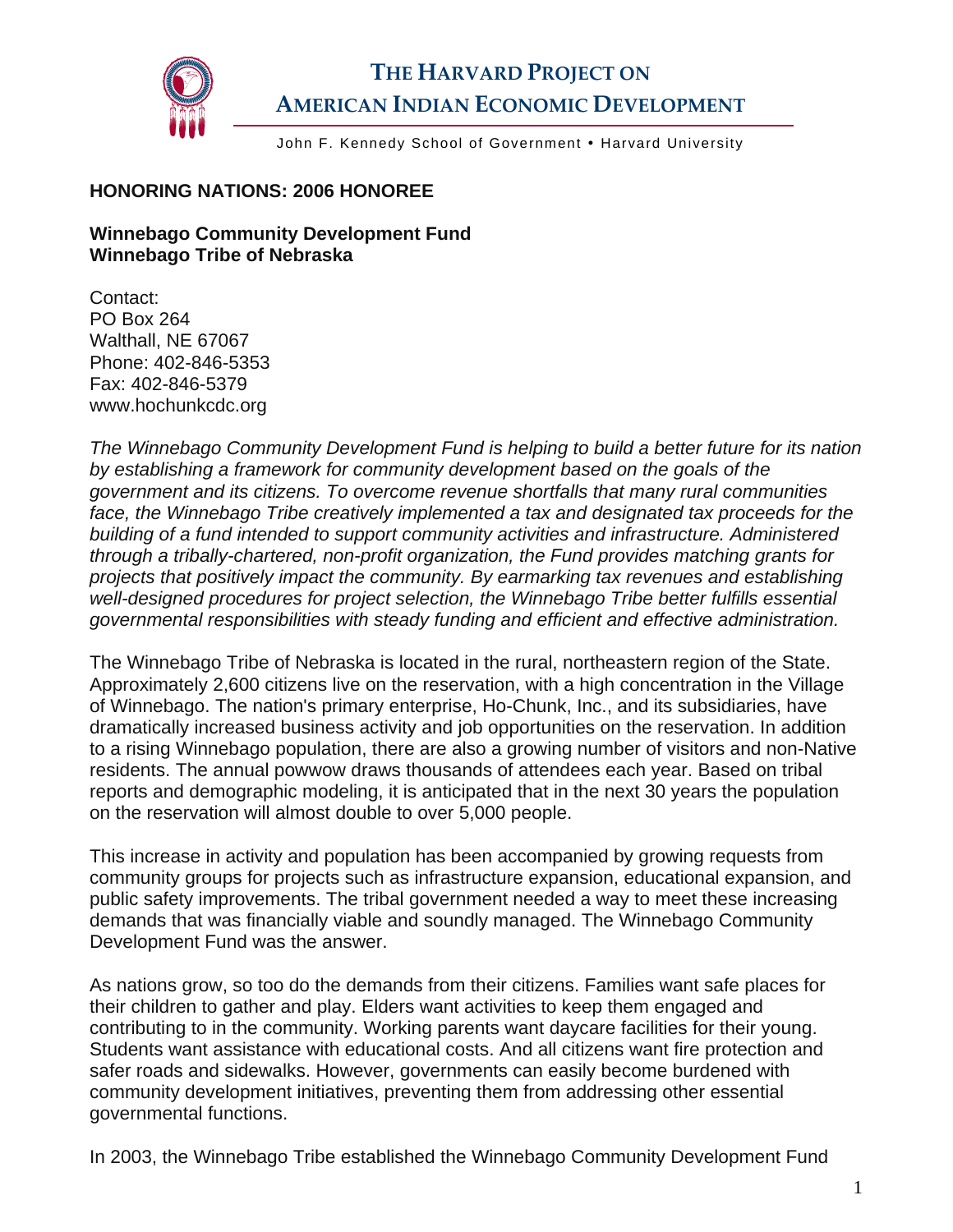(WCDF) to provide matching grants equal to 50% of total project costs, for organizations located on and/or projects benefiting the Winnebago Tribe. Grants range from \$2,000 to \$50,000 and are administered by one of the Tribe's non-profit entities, the Ho-Chunk Community Development Corporation (HCCDC). This administrative structure frees the Tribal Council to perform its law-making and policy-setting functions and taps into skills and services already in existence on the reservation.

An important aspect of the WCDF is the Tribe's funding strategy. For decades, community development funding had to come out of the tribal budget, which itself was dependent on federal allocations. Project funding was unstable and often mired in politics as projects competed with other tribal priorities. Seeking a solution that would create dedicated and ongoing funding, the Winnebago Tribe instituted a 1 cent allocation to WCDF from its fuel tax. During the first year, the tax allocation brought in \$100,000 to the Fund, and it continues to grow. Notably, the tax allocation provides the Fund with the stability and leverage needed to bring in additional monies from other governments and private foundations.

Well-designed policies and procedures, implemented as commitments of the Tribal Council, create a transparent funding process and insulate the Fund from political influence. Tribal government funding priorities are incorporated into the guidelines, setting the framework for day-to-day operations and grant decision-making by the HCCDC and the Fund. The guidelines identify, for example, specific projects that are not eligible for grants, such as individual finances, political lobbying organizations, and substance abuse treatment programs. At the same time, WCDF funding goals are broken down into three priorities: primary community development projects such as road construction; secondary community betterment projects such as education and youth art projects; and tertiary capital campaigns and endowments as seen in gap financing for projects. A Review Board, consisting of five people from the Tribe and the Village, then makes the funding decisions. The Review Board is also responsible for the overall management of WCDF. Appointments are for three-years, and terms of appointment are staggered.

By approaching community development grant making strategically, the Winnebago Tribe has been able to provide for its citizens in long-lasting ways. The WCDF has been particularly successful in leveraging its tax allocation monies with additional third-party funding for community development projects. In just over three years, over 15 projects have been funded with \$357,539 coming from the WCDF and approximately \$1,750,000 from other donors. Projects have included timely contributions to support education tuition and language programs; necessary public safety equipment, such as a new fire truck; the paving roads and building of sidewalks; an elder's center; and a youth skate park. In the words of the Tribal Chairman, "This allows us to take care of problems that we otherwise wouldn't be able to be taken care of."

The emphasis on providing matching grants has allowed the tribal government to provide for its citizens and community while also increasing the ability for projects to be independent. The decision to only offer grantees 50% of their total project was a matter of strategic design, intended to encourage grantees to be innovative and avoid total dependence on WCDF or the tribal government. Technical assistance in grant writing and fundraising is offered to help projects achieve long-term results, rather being just another flavor-of-the-month. The staff also provides assistance with grant reporting. By encouraging diverse funding bases, the Tribe is now able to stretch its dollars into more projects and support capacity building of individual citizens and citizen organizations.